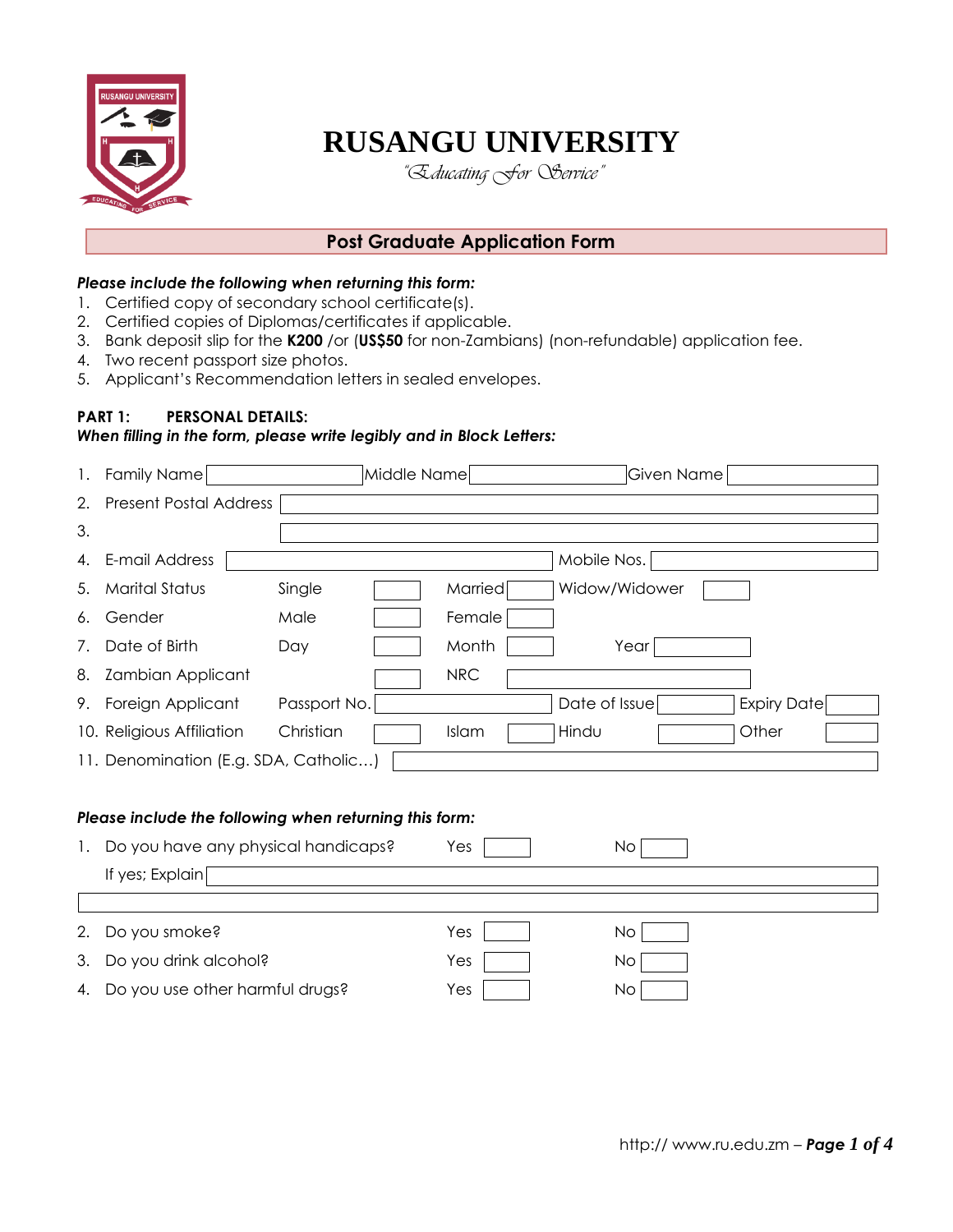## **PART 2: GENERAL BACKGROUND AND STUDY EXPERIENCE:**

#### *Academic Qualifications*

**a. Educational Background** (*Please list all Universities that you attended*)

|     | <b>Name of Institution</b> | <b>Year Attended</b> | Qualification |
|-----|----------------------------|----------------------|---------------|
| . . |                            |                      |               |
| 2.  |                            |                      |               |
| 3.  |                            |                      |               |
| 4.  |                            |                      |               |

## **PART 3: EMPLOYMENT RECORD:** *(Attach your updated Curriculum Vitae)*

Please provide details of current and previous employment

| <b>Name of Employer</b> | <b>Position Held</b> | Period of Employment | <b>Details</b> |
|-------------------------|----------------------|----------------------|----------------|
|                         |                      |                      |                |
|                         |                      |                      |                |
|                         |                      |                      |                |
|                         |                      |                      |                |
|                         |                      |                      |                |
|                         |                      |                      |                |
|                         |                      |                      |                |
|                         |                      |                      |                |
|                         |                      |                      |                |
|                         |                      |                      |                |
|                         |                      |                      |                |

## **PART 4: CAREER/PROFESSIONAL OBJECTIVES (use extra paper if necessary)**

Explain your educational goals, career objectives, work experience, awards, and/or extracurricular activities. If a long time has elapsed since you last attended school, please indicate how you were occupied in those years. (You may use a separate sheet of paper to give more details)

#### **PART 5: GENERAL INFORMATION:**

#### **Why do you want to study at Rusangu University?**

#### **Next of kin**

#### *In case of emergency, who should the University contact?*

| <b>Name</b> | Relationship | Phone Number/s | Email |
|-------------|--------------|----------------|-------|
|             |              |                |       |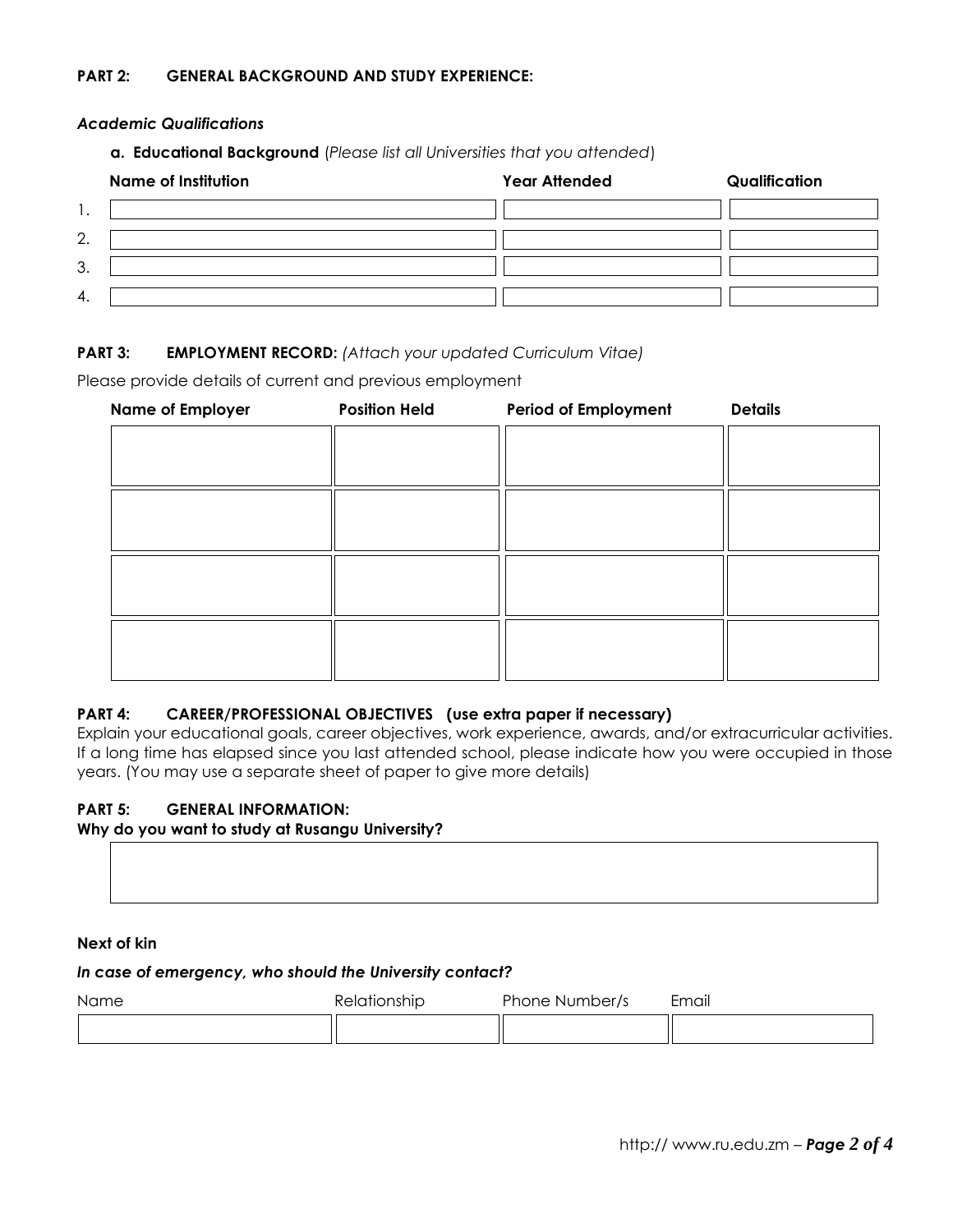## **Study Session Applied For**

**Block Release (Holiday) Session:** April Intake 20\_\_\_\_\_\_\_\_\_

 August Intake 20 December Intake 20\_\_

**E-Learning:** E-learning students should ONLY apply online. Please visit www.ru.edu.zm

## **Study Centre (Tick)**

| Rusangu University Main Campus |  |
|--------------------------------|--|
| Lusaka Campus                  |  |
| Copperbelt Campus              |  |

## **PART 6: PREFERRED PROGRAM OF STUDY:**

*Indicate the choice of the field of study you want to pursue.*

| <b>Post Graduate Degree Programs</b>        |  |
|---------------------------------------------|--|
| MEd Education Administration and Curriculum |  |
| MEd Religious Studies                       |  |
| MEd Curriculum Development                  |  |
| MEd Educational Administration              |  |
| <b>MEd Applied Linguistics</b>              |  |
| <b>MEd Psychology</b>                       |  |
| M.Sc Software Engineering                   |  |
| Post Graduate Diploma in Education (PGDE)   |  |

## **PART 7: PARENT/SPONSOR DETAILS:**

| Name           | Nationality |
|----------------|-------------|
| Occupation     |             |
| Postal Address |             |
| Email          |             |
| Cell No.       | Tel No.     |

#### **PART 8: REFEREES**

| Referees (i) (Employer)                 |  |          |  |
|-----------------------------------------|--|----------|--|
| Name                                    |  | Tel No.  |  |
| Job Title                               |  | Cell No. |  |
| Address                                 |  | Email    |  |
| Length of time known (In what capacity) |  |          |  |

| Referees (ii) (Former School or any other person who has known the applicant for more than 2 years) |  |          |  |  |
|-----------------------------------------------------------------------------------------------------|--|----------|--|--|
| Name                                                                                                |  | Tel No.  |  |  |
| Job Title                                                                                           |  | Cell No. |  |  |
| Address                                                                                             |  | Email    |  |  |
| Length of time known (In what capacity)                                                             |  |          |  |  |

| Referees (iii) (Religious Leader) |  |          |  |  |
|-----------------------------------|--|----------|--|--|
| Name                              |  | Tel No.  |  |  |
| Job Title                         |  | Cell No. |  |  |